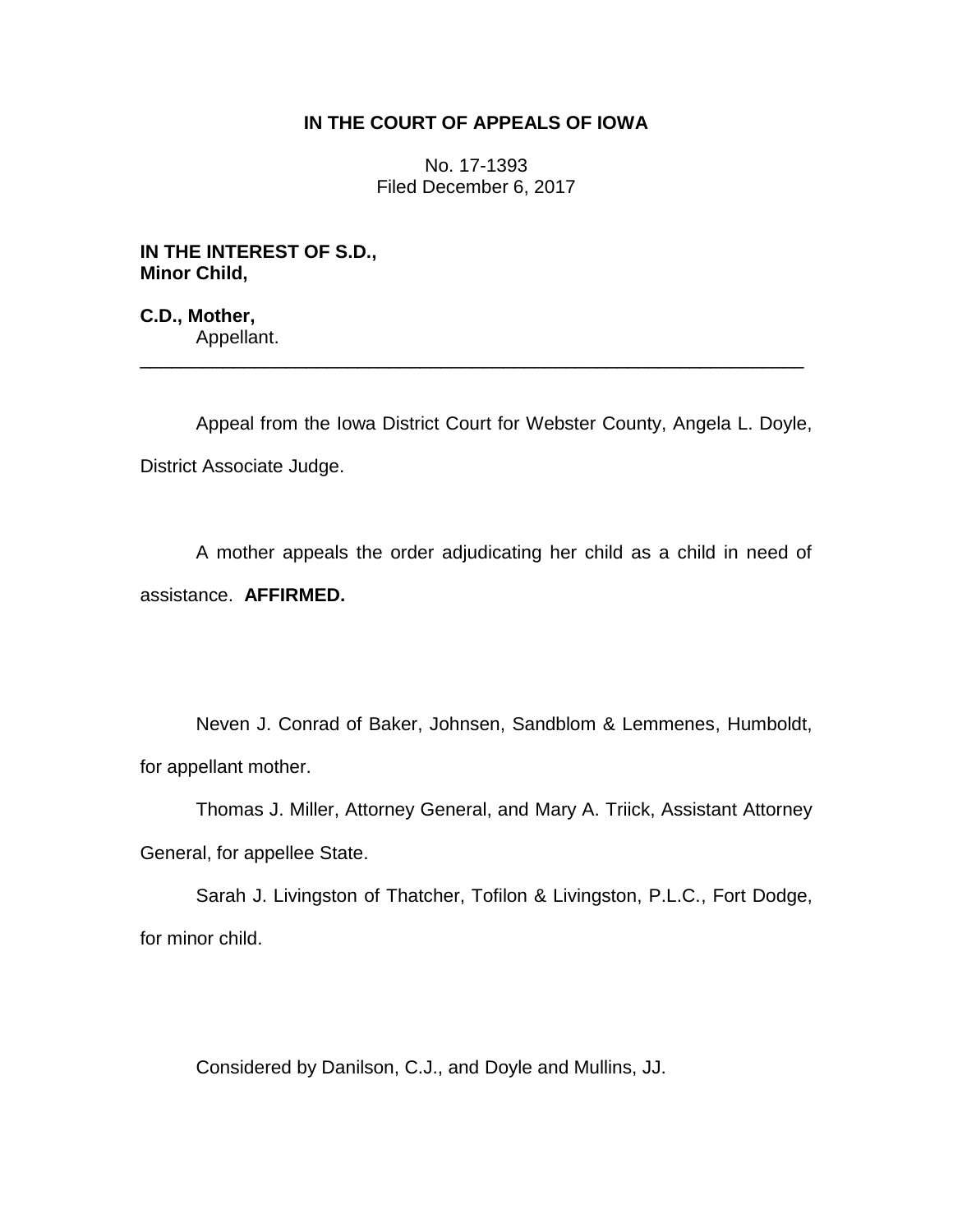## **DANILSON, Chief Judge.**

 $\overline{a}$ 

A mother appeals the order adjudicating her child as a child in need of assistance (CINA) pursuant to Iowa Code section 232.2(6)(c)(2) (2017) (defining a CINA as an unmarried child who "has suffered or is imminently likely to suffer harmful effects as a result of . . . [t]he failure of the child's parent . . . to exercise a reasonable degree of care in supervising the child") and 232.2(6)(g) ("[w]hose parent . . . fails to exercise a minimal degree of care in supplying the child adequate food . . . and refuses other means made available to provide such essentials").

The child, S.D., was born in September 2016 weighing six pounds and one-half ounce. Wellness checkups indicated the child was gaining weight adequately, though the child continued to be in a very low weight range. At a March 23, 2017 checkup the child weighed thirteen pounds, eight ounces, which is in the first percentile. The mother was instructed to attempt a regular feeding schedule, was advised about appropriate foods, and was told to have the child's weight checked weekly. A follow-up appointment was made but cancelled by the mother. A weight check was conducted on April 6, 2017; the child then weighed thirteen pounds, fifteen ounces. $^{\text{1}}$ 

On May 26, the mother and her new husband<sup>2</sup> presented the child to a Minnesota emergency room. The child was dehydrated from diarrhea and

 $1$  Medical testimony indicated a child should gain approximately five to seven ounces per week following birth.

 $2$  The mother was not married to the child's biological father, L.M., who lived in lowa. The mother, her two children (S.D. and a three-year-old), and her paramour, J.H., went to Las Vegas in May 2017. The mother and J.H. were married in Las Vegas and then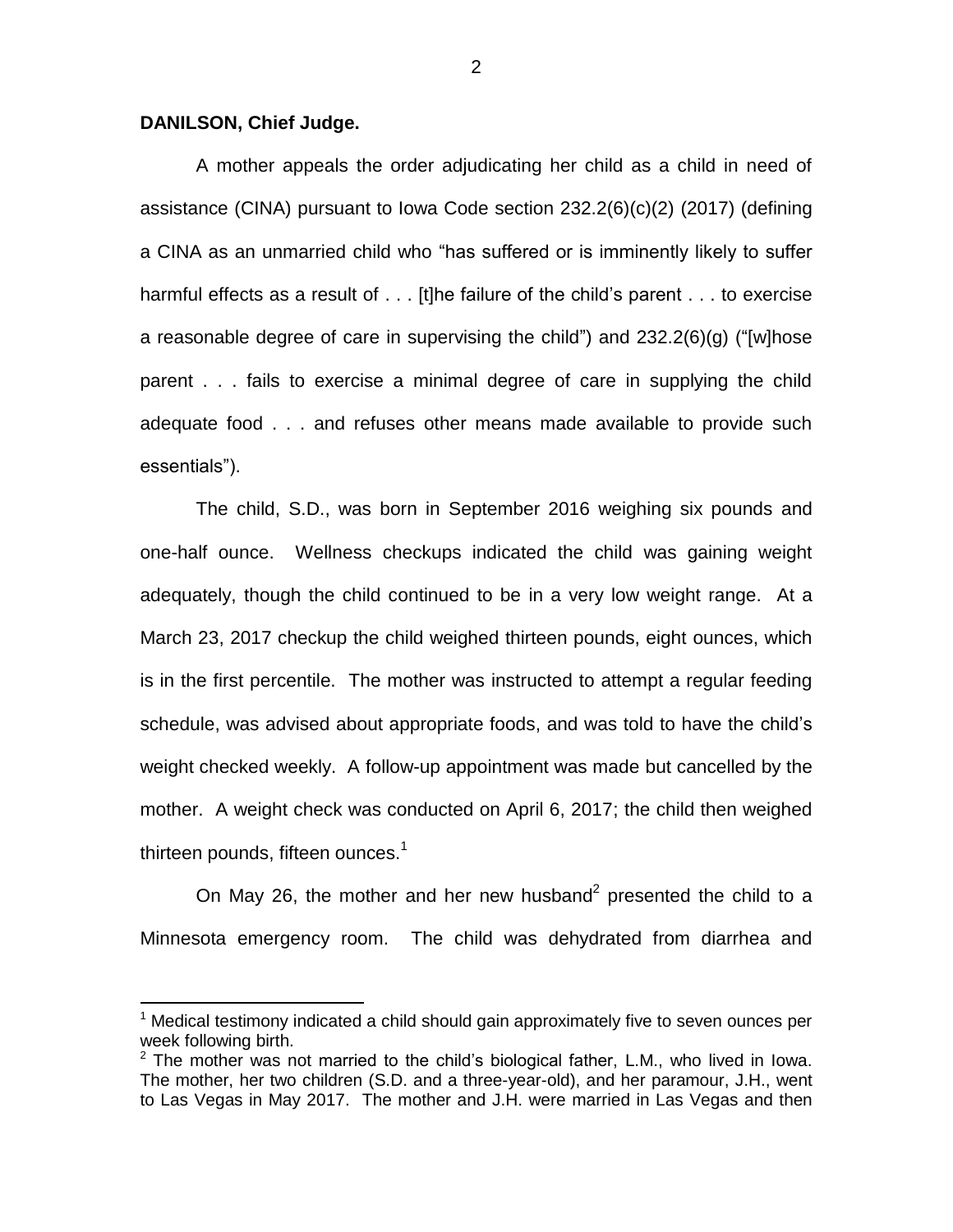weighed twelve pounds, twelve ounces. The mother indicated she was breastfeeding the eight-month-old child but the child also ate solid foods such as pizza and cheeseburgers. The mother did not want any testing done on the child and did not want the child to be given formula.

The hospital personnel contacted human services. An emergency removal order was entered, and the child remained hospitalized for two weeks. A child-abuse assessment was conducted and founded against the mother for neglect due to malnourishment and failure to provide adequate foods. It was also noted the mother had not followed up with weight checks on the child despite medical concerns expressed in March 2017.

S.D.'s biological father, L.M., came to Minnesota and visited the child. A home study found his home was safe for the child. Following the child's release from the hospital, the child was placed in L.M.'s care, under the supervision of the department of human services (DHS).

A CINA adjudication and disposition hearing was held on August 23, after which the juvenile court found the State had presented "absolutely overwhelming" evidence that the child was a CINA. The court noted:

In making my decision, I have relied upon the medical professionals.The testimony of Kathleen Lee, the pediatric nursepractitioner at Unity Point, indicates to me that her findings at the six month well-baby check were abnormal. Miss Lee specifically noted poor weight gain. Even if the mother had no clue prior to March of 2017, that the child's weight was a concern, she certainly did after that appointment with Ms. Lee on March 15th of 2017. Miss Lee indicated that because of the weight concerns, she wanted the child to have a weekly weight checkup or check....

 $\overline{a}$ 

returned to the Midwest with S.D. but without the three-year-old, who they left in the maternal brother's care.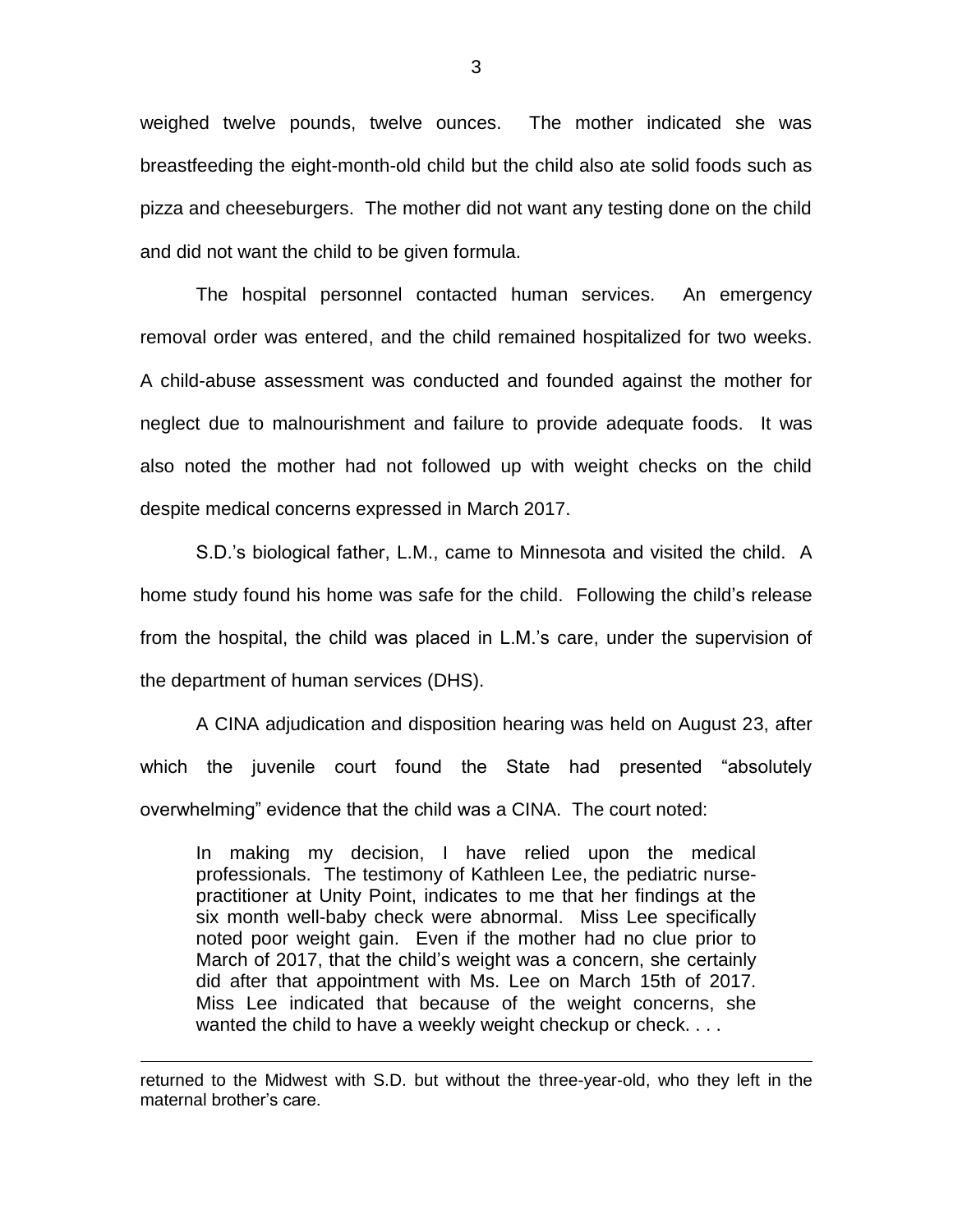She also told the mother to start baby cereal and baby foods. Cheeseburgers, pizzas, pop, hard candy. Those certainly do not constitute baby cereal and baby foods. Miss Lee indicated that three meals a day should be provided with bottles and breast milk in between. Baby foods starting with vegetables before fruits were recommended. The mother didn't follow this recommendation either. . . . Miss Lee also told us that she attempted to teach the mother at the March appointment. Talked about iron-fortified cereals, advancing foods one at a time two to three days apart, spoon-feeding, and especially limiting choking foods and other foods such as juice, honey, and eggs until the child was older. . . . If you have a baby who is so small and is told that it is abnormal and concerning with poor weight gain, it is not reasonable and certainly not in the child's best interest to give the child cheeseburgers and pizza.

Miss Lee also told us that adult table foods would be okay if they were put through the blender and pureed. . . . The child had merely two teeth when he was examined in May of 2017 in Minnesota. The medical reports indicate that the child did not know how to chew and had to be taught how to chew, how to suck on a bottle.

The mother's lack of insight and understanding into this issue is especially concerning to the court. We have a baby who should be gaining weight every single week. This baby has not only not gained weight, this baby has lost weight prior to his hospitalization in May. I find it amazing and concerning that because this baby wasn't fed that he was subject to hospitalization in Minnesota for two weeks. To say that the mother was confused or did not understand, we have a problem. Court intervention is necessary.

It's in the child's best interest that he be adjudicated, so that we can provide not only care for this baby, but also apparently some education to the mother and until I see some sort of understanding on the mother's part about the seriousness of this issue, I am not comfortable returning this child to the mother's care. Miss Lee told us that her safety concerns[] with the lack of weight gain is a lack of growth and she specifically mentioned the brain. If the child is not growing, the brain is not growing. There are delayed milestones, there are also physical effects and this lack of growth can be permanent.

The parties then waived notice and stipulated to proceeding immediately

to disposition. Additional testimony was presented. It was observed the child

remains in the care of L.M. and is doing well, gaining weight, and meeting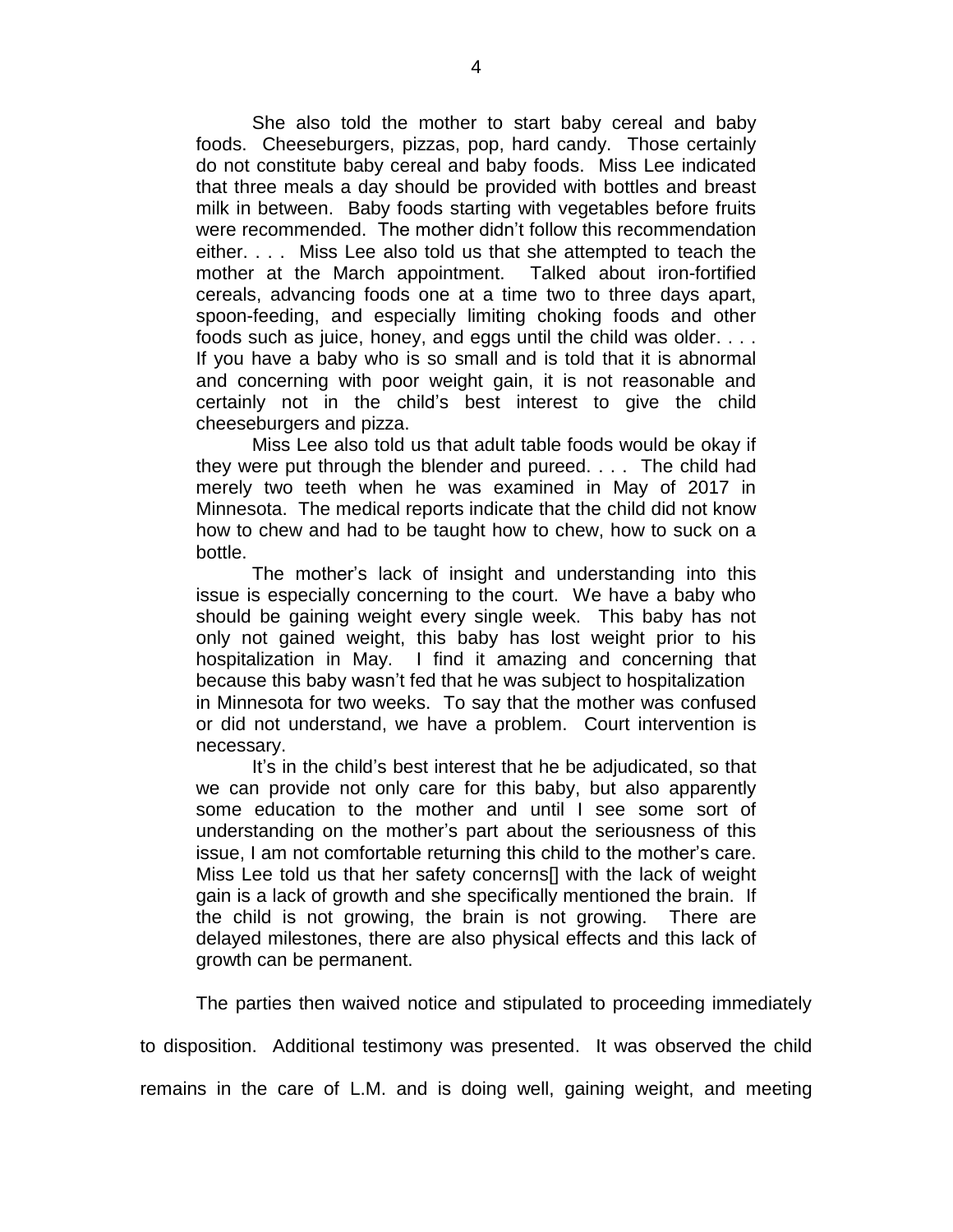developmental milestones. The social worker assigned to the case recommended placement with the biological father and his wife and continued supervised visitation between mother and child. A detailed written ruling of adjudication and disposition was entered on August 25.

On appeal, the mother objects to the admission of hearsay in the juvenile court, contends there is not clear and convincing evidence to support the CINA adjudication under either statutory provision relied upon, and maintains adjudication is not in the child's best interests. Upon our de novo review, *In re J.S.*, 846 N.W.2d 36, 40 (Iowa 2014), we reject the mother's contentions, find CINA adjudication is in the child's best interest, and affirm.

A report made by the DHS is admissible in a CINA proceeding "notwithstanding any objection to hearsay statements contained in it provided it is relevant and material and provided its probative value substantially outweighs the danger of unfair prejudice to the child's parent." Iowa Code § 232.96(6). Here, we conclude there was no danger of unfair prejudice because the information about which the mother complains was cumulative or otherwise in the record.

Moreover, there is clear and convincing evidence the child was in need of assistance as the child was not getting sufficient nutrition, was losing weight, and was malnourished despite the mother's claims that the child was breastfeeding and eating solid foods. We acknowledge the mother faced challenges in her efforts to properly feed the child—low breastmilk production, moderate tonguetie, and two bouts of an illness causing vomiting and diarrhea. No one contends the mother was deliberately withholding food from the child. There is also evidence the mother attempted to follow some of the medical advice given to her.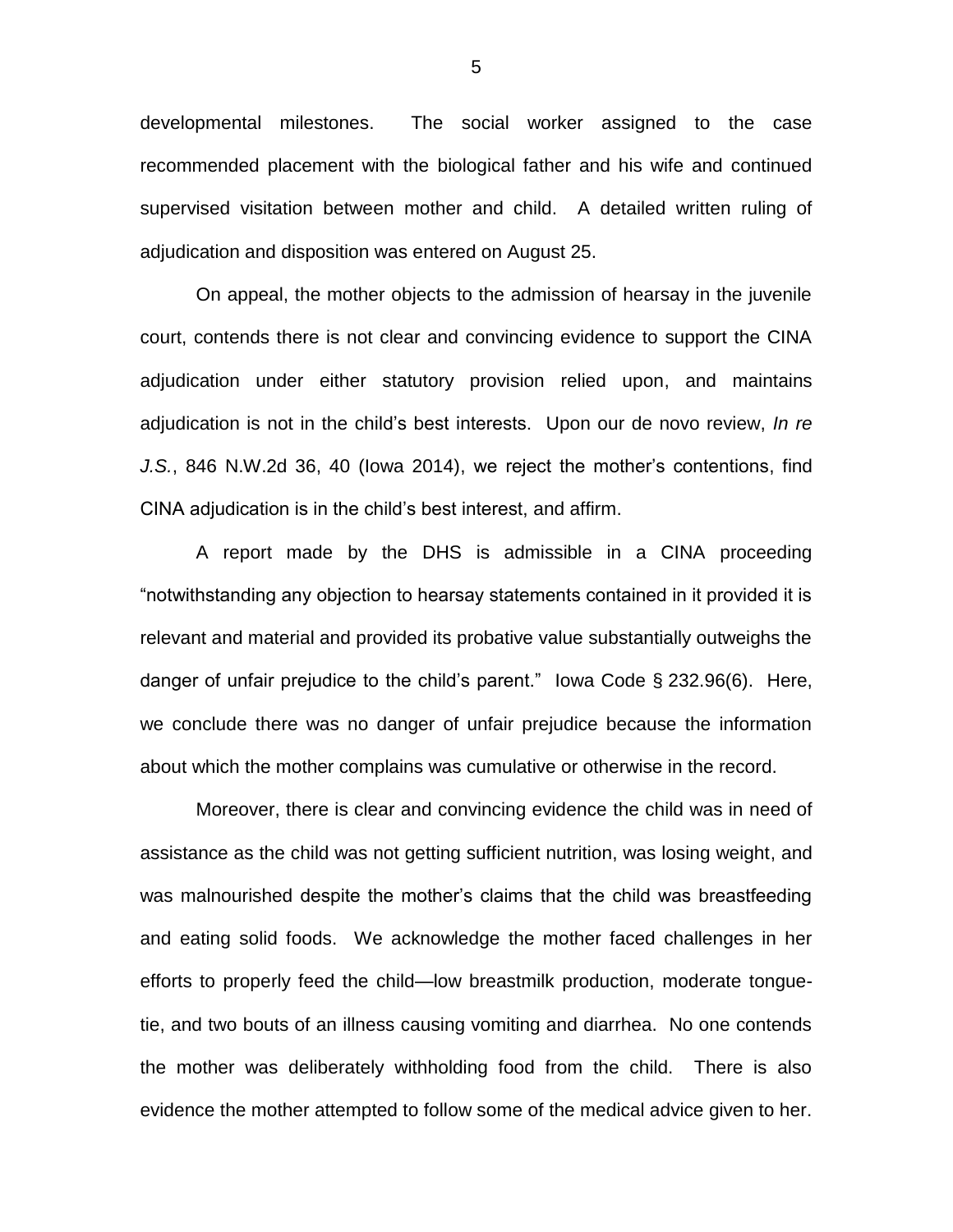We also acknowledge the child was a small baby at birth and perhaps under the best of circumstances may not have gained the average amount expected of a normal child.

Notwithstanding these challenges and efforts, the mother was unaware or unable to comprehend the seriousness of the child's condition and her role in it. The mother did not want hospital personnel to provide formula to the child nor did she want to feed the child formula despite the clear evidence the child was not gaining sufficient weight. When being informed the child needed to be hospitalized, she stated she wanted the child taken to a different hospital. $3$ Although she was instructed to feed the child baby food, she informed medical personnel the child preferred table food; yet the child only had two teeth and did not know how to chew. The child gained weight when properly cared for, and continues to gain weight and meet developmental milestones. We affirm adjudication under section 232.2(6)(c)(2) and (g) and conclude CINA adjudication is in the child's best interests.

The mother also challenges the disposition, continued removal, and placement with the biological father. She contends the disposition was not in the child's best interests as the child only knew one parent, herself, because the father had never seen the child. We acknowledge we do not know of all of the difficulties the DHS may have faced in their efforts to supervise placement with the mother. But the mother has not fully followed instructions of medical personnel in the past, and the DHS recommended placement with the father

 $\overline{a}$ 

 $3$  As noted earlier, the child remained hospitalized for about two weeks.